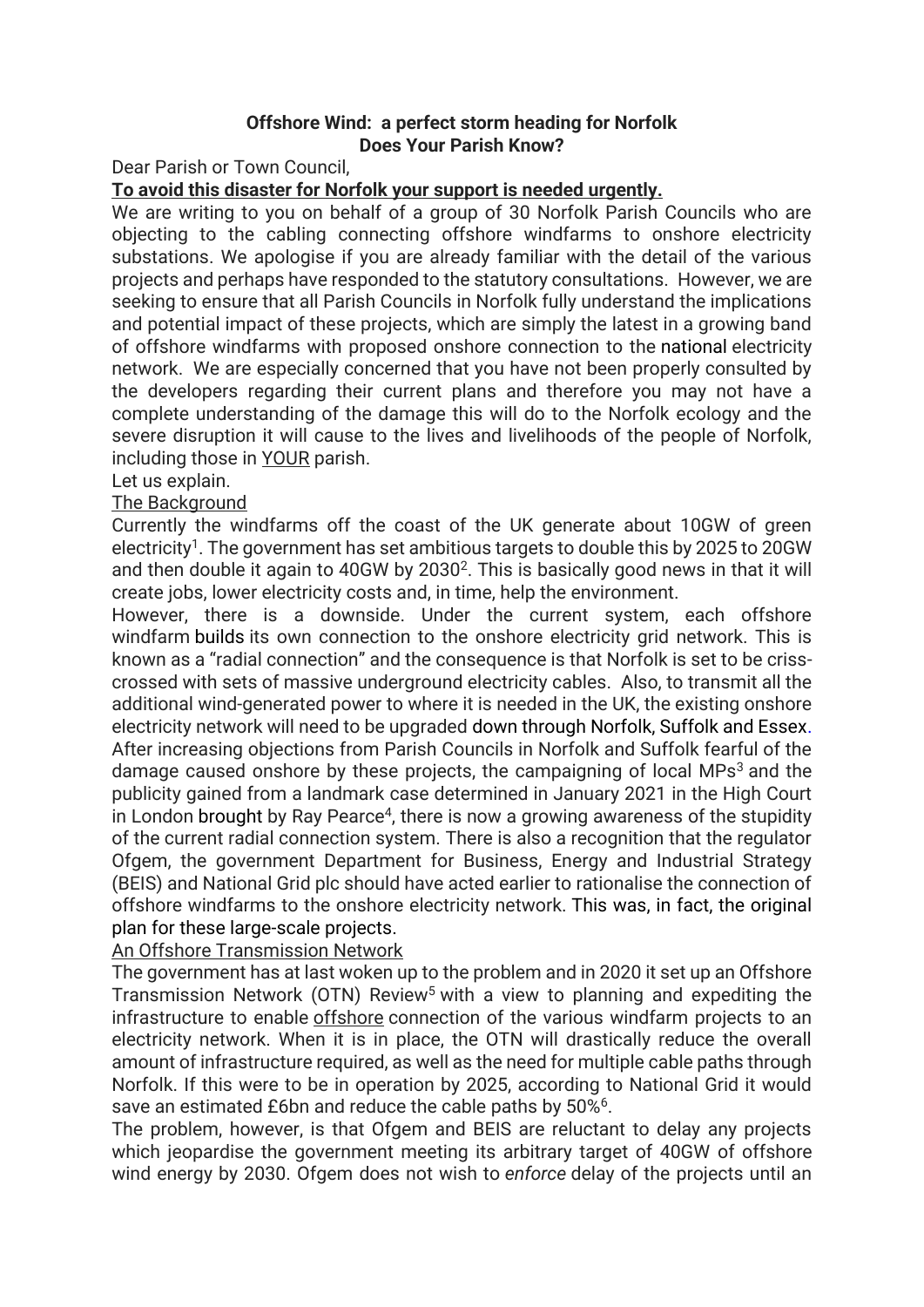OTN is available and is merely proposing to allow developers to opt into opportunities for cooperation between projects which would mitigate some of the damage to the environment and to the lives and livelihoods of people in Norfolk<sup>7</sup>. Note that Ofgem's previous attempts to get developers to opt into cooperation between projects have been completely unsuccessful, and the government's target of 40GW of offshore wind does not take into account whether or not the onshore electricity network upgrades will be there in time.

## So, what are the current plans?

Currently there are 5 offshore wind projects being developed which affect Norfolk, though many more are planned. As can be seen in Table 1 below, these projects are in various stages of planning but currently they are all likely to be granted Development Consent Orders (DCOs) which will allow them to proceed. Note that once a DCO is granted it can only be overturned by the High Court on procedural grounds. This is an extremely expensive and uncertain process, which makes Ray Pearce's victory in relation to Vattenfall's Norfolk Vanguard even more stunning. But, a DCO only provides an option – like any planning permission, it does not mean that the project has to be built that way. Hornsea Three, for example, with a DCO granted, has not yet reached the stage of bidding for government subsidies, and could still be changed if enough pressure is brought to bear.

| Project        | Develope   | Base in | <b>DCO</b>    | <b>Start</b>   | Complet             | Substatio     |
|----------------|------------|---------|---------------|----------------|---------------------|---------------|
|                |            |         | <b>Status</b> | Date           | e Date              | n             |
| Hornsea 3      | Orsted     | Denmar  | Approved      | $\overline{?}$ | 3<br>2<br>÷.        | Norwich       |
|                |            | ĸ       |               |                | years               | Main          |
| <b>Norfolk</b> | Vattenfall | Sweden  | Pending       | Delaye         | $+3/4$              | <b>Necton</b> |
| Vanguard       |            |         |               | d              | years               |               |
| <b>Norfolk</b> | Vattenfall | Sweden  | Pending       | 2022           | 3<br>2<br>$\ddot{}$ | Necton        |
| <b>Boreas</b>  |            |         |               |                | years               |               |
| <b>SEP</b>     | Equinor    | Norway  | Planned       | 2024 or        | 2027 or             | Norwich       |
| (Sheringham    |            |         | submissio     | later          | 2033                | Main          |
|                |            |         | n 2021        |                |                     |               |
| <b>DEP</b>     | Equinor    | Norway  | Planned       | 2024 or        | 2027 or             | Norwich       |
| (Dudgeon)      |            |         | submissio     | later          | 2033                | Main          |
|                |            |         | n 2021        |                |                     |               |

|--|

# What does this mean for Norfolk?

Firstly, it is important to understand the sheer scale of each of these projects. The typical format for an onshore connection is a landing site on the coast where the cables from offshore are ducted onshore to buried joint bays, link boxes and, in some cases to a booster station, and then cables run inland from the coast to a substation and connection point to the grid.

The cable paths will each run for a distance of approximately 60 km in trenches which are over 40 metres wide (i.e., wider than a 3-lane motorway). To facilitate construction, a haulage road will be built along the length of the cable path which will necessitate, for each project, the importation of over a quarter of a million tons of rock and removal of over 100,000 tons of soil<sup>8</sup>. So, in effect, three motorway-size cable corridors will be built through Norfolk – two running North-South from Weybourne to Norwich and one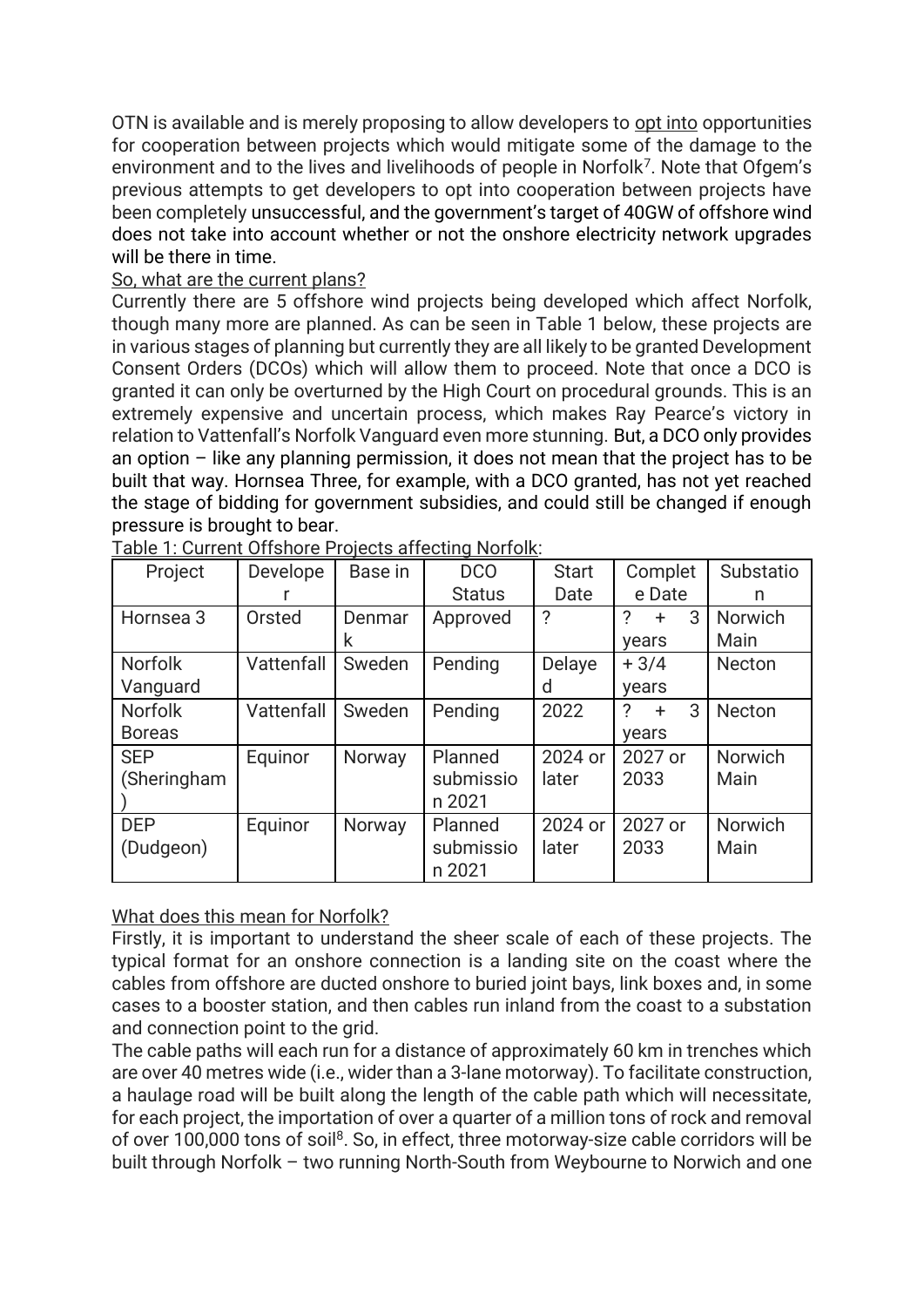running East-West from Happisburgh to Necton. Furthermore, after a few years, in the case of two of these "motorway" corridors – because of potential 'phasing' of the projects – it is entirely possible that the trenches will be dug up and more cables added!

*Please click on link below, where you will be able to access the map above, and hover over an area to see the parish boundaries in more detail*:

# **[https://www.wgphoto.co.uk/cable\\_routes/](https://www.wgphoto.co.uk/cable_routes/)**

Each cable path will terminate in a specially constructed substation occupying around 15 acres, which will connect into the existing substations at either Necton or Norwich Main. These existing grid substations will also require modification and extension to accept the new source of electricity. During construction temporary compounds, typically up to 60,000 square metres in size plus, will be required for site offices and material and equipment storage. Additional dedicated construction compounds for the landfall and substation sites are also planned.

The amount of additional traffic on the roads caused by these projects is truly vast. For the SEP and DEP projects, the developer's data reveal that in the realistic worst-case scenario it is possible there will be over 400,000 HGV and LCV (Light Commercial Vehicle) movements<sup>9</sup>. This means some roads will have to accommodate an extra 1,000 vehicles per day. Materials and equipment for the projects will need to be brought into the county using the roads from the West and South and via the ports to the West at Kings Lynn (or Grimsby) or to the East at Great Yarmouth or Lowestoft. The huge electrical cable drums need transportation via the ports and will require low loader vehicles, as will some of the electrical equipment for the substations, which are classified as Special Order Abnormal Indivisible Loads (AILs). Each individual cable drum will require its own low loader. The cable drums for Hornsea Three will be 3.2m wide (measure your lane!) and 1,121 of these AILs will be required to travel down rural lanes to reach every section of the cable corridor for that one project alone.

*Please see the map of cumulative impact of traffic, attached below at Appendix 1. Note that this map was produced in 2019, before the planned cable route for SEP/DEP had been established*.

All the extra power generated offshore needs to be distributed to where it is needed in the country and most of it will need to go to London. This means that additional transmission routes (i.e., overhead power lines) will need to be constructed running south out of the county. These are separate construction projects which will have to be initiated soon, and will affect parishes in south Norfolk that have not yet been consulted on any of these plans.

### What will be the impact on Norfolk?

The impact of all this construction will be enormous. There will be obvious consequences for the wildlife of Norfolk resulting from destruction of the countryside. Ponds, hedgerows and trees will be destroyed, some woodlands affected, and it is not possible to replace or permit re-growth of trees of any significant height over the cable paths. There are serious concerns about how the projects will affect bats and other endangered species.

There will be huge consequences for people right across Norfolk. The levels of noise and air pollution will increase dramatically. The road closures, additional traffic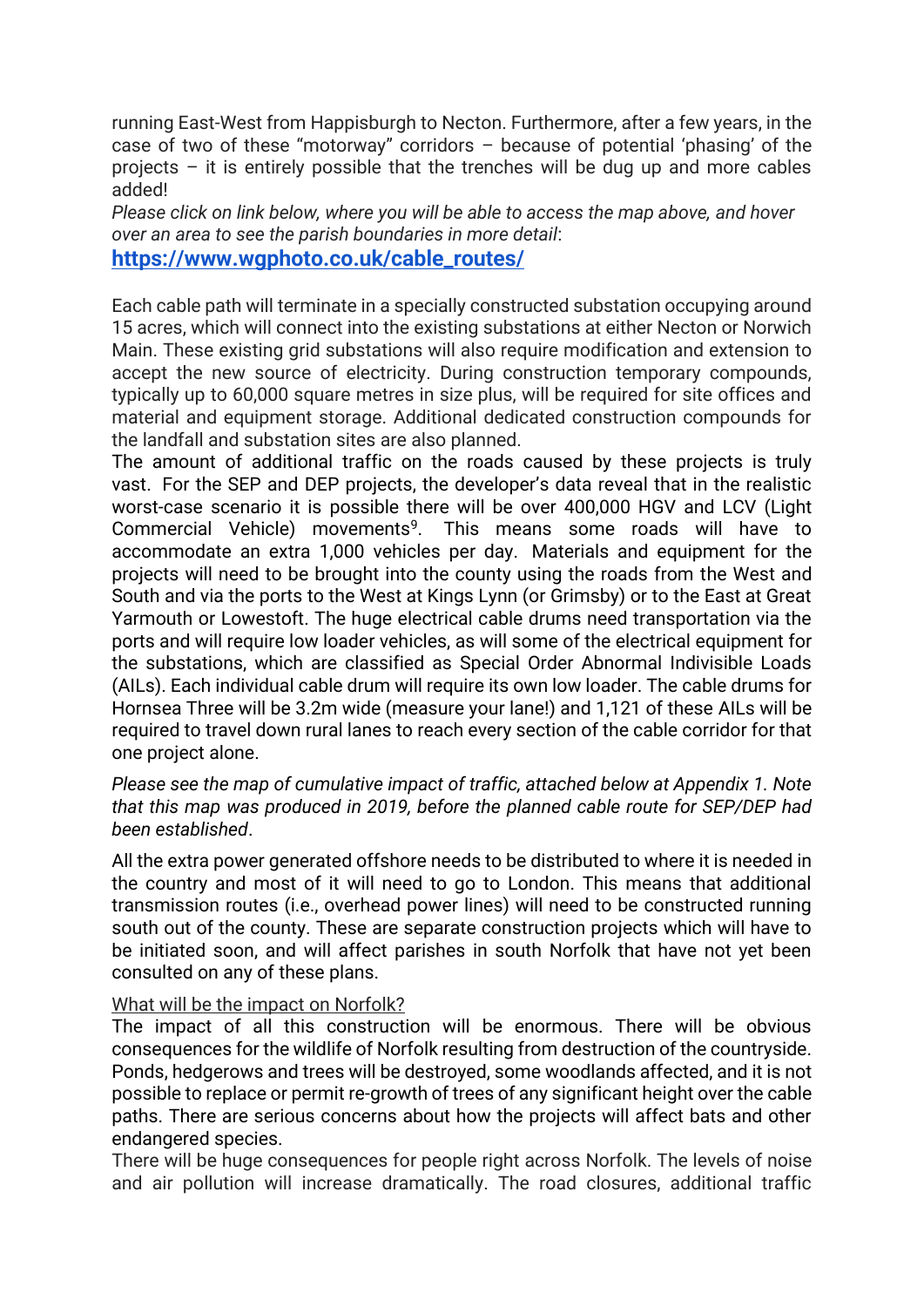movements, both on the major trunk roads and the already congested local roads, the extra displaced traffic, and the restricted access for emergency vehicles, will impact not only on people's ability to move around freely but also it will disrupt schools, farming, businesses and tourism. We believe that few parishes in Norfolk will escape these impacts.

The construction phase for the projects in the table above will extend over many years, stretching beyond 2030. As each new development comes along, the developers will be seeking new landing sites, new cable paths and new acreage for substations.

Please also remember that these projects are likely to overlap with each other and with other significant development projects taking place in Norfolk. These include the Norwich Western Link, the dualling of the A47, the re-development of the Thickthorn roundabout at the junction of the A47 and A11 and numerous other housebuilding and utility projects across the county. A perfect storm of road congestion and disruption is descending on Norfolk.

There is strength in unity  $-$  now is the time to act to stop this madness.

But aren't these projects necessary to reduce global warming?

There is no doubt that offshore windfarms can be an important source of green energy and we are absolutely not against their development. What we are concerned about is how these windfarms connect to the onshore electricity network and the current system of radial connection is illogical, inefficient and unnecessary. If the developers used an Offshore Transmission Network for their connections, most of the proposed cable paths through Norfolk would not be needed and more of the renewable energy would get used. It would require a determined cooperation between all the project stakeholders and, yes, some modest delay to some projects. But it is technically feasible, vastly more efficient from an engineering point of view – and in time it will be available anyway.

What can be done?

We have made, and continue to make, our concerns known to the developers at every opportunity. To date these concerns are being dismissed on the grounds that it would be difficult for them to change their plans – and that our objections are from only *a minority* of councils. However, we strongly believe that the developers need an incentive from government and the regulators to change their plans and that we are a minority only because we are the councils who have been fully presented with the facts. We are convinced that if all councils knew and understood the true implications of what is going on we would become *a majority* and have a much stronger voice. Our ability to change the current policy and avert this disaster for Norfolk would be dramatically improved. Hence the reason for us writing to you now. What can you do to help us?

We urge you to discuss this letter within your council and answer the following questions:

1. Do you agree that offshore wind energy is important to combat climate change?

2. Do you agree that multiple ad hoc radial connections through Norfolk make no sense?

3. Do you agree that our voice will be stronger if we all stick together and coordinate our objections?